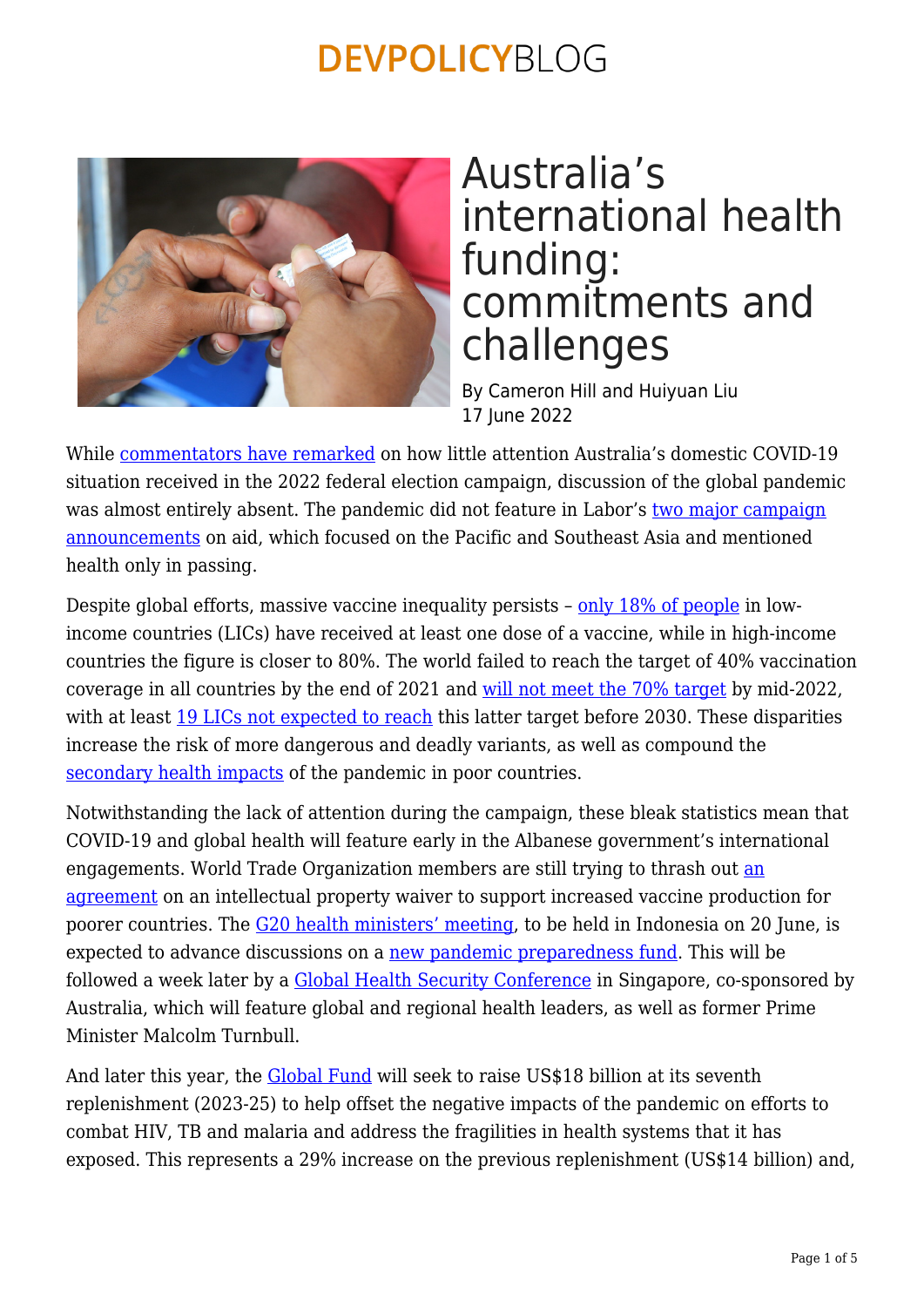based on our 2020-22 replenishment pledge (A\$242 million), means that Australia would need to provide around \$70 million in additional finance.

Since 2020, Australia has committed around A\$940 million over four years in both regional (A\$623 million) and global (US\$220 million/A\$317 million) funding to assist with international vaccine procurement, delivery and 'end-to-end' support, with a small proportion of global funding also dedicated to efforts to strengthen access to COVID-19 diagnostics and treatment.

Australia has also committed to sharing [60 million COVID-19 vaccine doses](https://indopacifichealthsecurity.dfat.gov.au/vaccine-access#:~:text=Australia%20has%20committed%20to%20share,by%20the%20end%20of%202022.) with countries in the Pacific and Southeast Asia by the end of 2022, and a [further 10 million doses](https://www.foreignminister.gov.au/minister/marise-payne/media-release/additional-support-global-covid-vaccine-access) with the [COVAX Advanced Market Commitment](https://www.gavi.org/gavi-covax-amc) (COVAX-AMC), a facility managed by Gavi, the Global Vaccine Alliance, which provides vaccines to 92 eligible low- and middle-income countries.

Globally, Australia's contribution of US\$220 million to WHO's [Access to COVID-19 Tools](https://www.who.int/initiatives/act-accelerator) [\(ACT\) Accelerator](https://www.who.int/initiatives/act-accelerator) – a mechanism which brings together various global health organisations to accelerate the development, production and equitable access to COVID-19 tests, treatments and vaccines – [represents around 1.11%](https://www.who.int/publications/m/item/access-to-covid-19-tools-tracker) of total government donor funding. Of this, the vast majority of Australia's assistance has been for the vaccine pillar. Comparatively, [Australia currently ranks 14th](https://www.who.int/publications/m/item/access-to-covid-19-tools-tracker) (out of 57) in terms of funding for the ACT-Accelerator provided by government donors.



### Figure 1: Australia's COVID-19 funding commitments to ACT-**Accelerator by pillar (US\$ millions)**

Source: WHO ACT Accelerator Funding Tracker (as of 14 June 2022) • Created with Datawrapper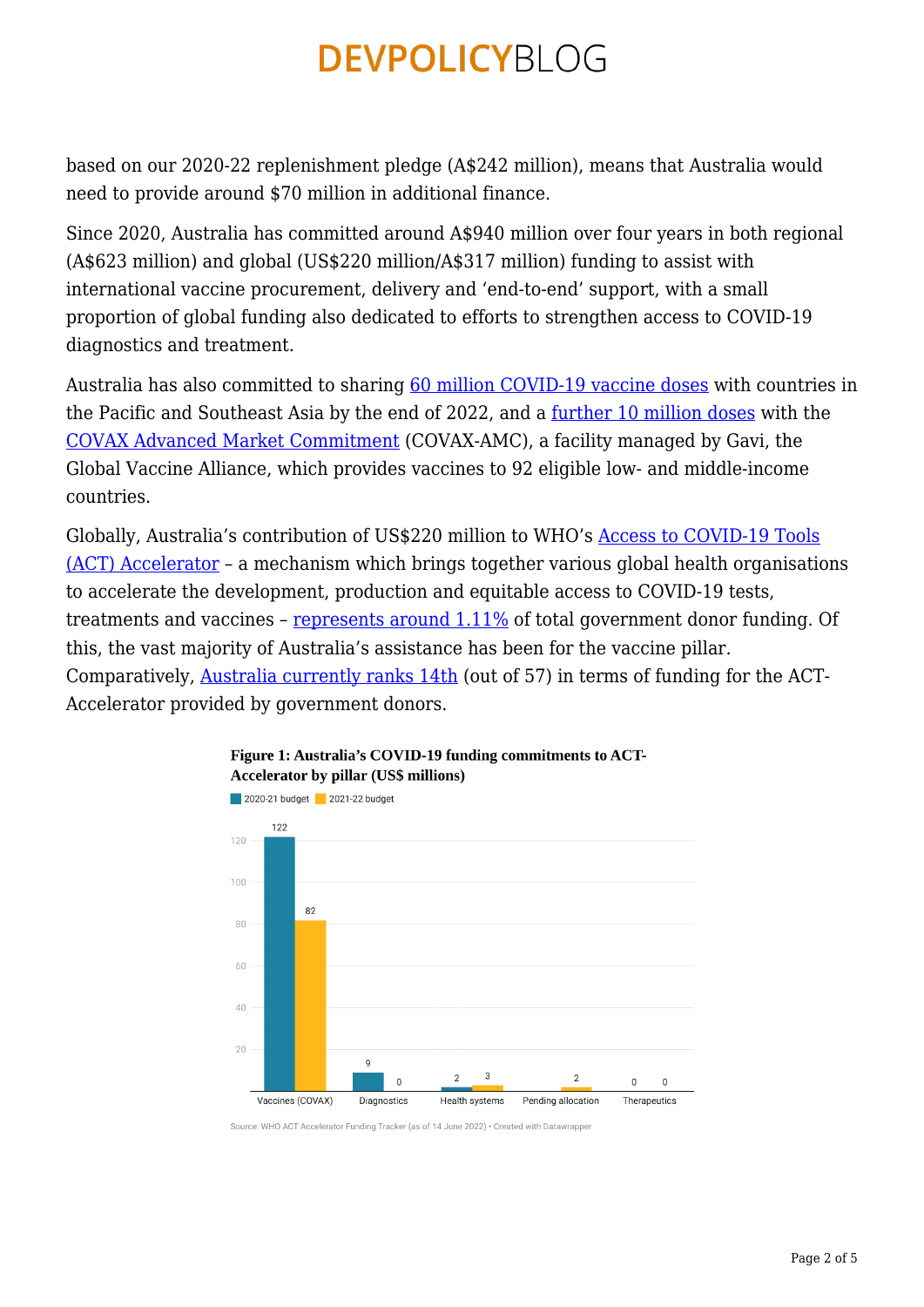Beyond COVID-19, Australia has also provided funding to support improved global pandemic preparedness through the Committee for Epidemic Innovations (CEPI), increasing its [four](https://indopacifichealthsecurity.dfat.gov.au/coalition-epidemic-preparedness-innovations-cepi)[year pledge](https://indopacifichealthsecurity.dfat.gov.au/coalition-epidemic-preparedness-innovations-cepi) from A\$12 million in 2019 to [A\\$100 million in 2022](https://www.foreignminister.gov.au/minister/marise-payne/media-release/additional-support-global-covid-vaccine-access). Australia also has a number of other non-COVID, multi-year global health commitments (e.g. WHO, Gavi) which can be viewed on [DFAT's website](https://www.dfat.gov.au/development/topics/development-issues/education-health/health/global-health-initiatives).

It is regional and bilateral contributions, however, that make up the bulk (over two-thirds) of Australia's international COVID-19 support. As [others have argued,](https://www.lowyinstitute.org/the-interpreter/assessing-australias-role-global-vaccine-equity) compared to most of its OECD peers, Australia has heavily favoured bilateralism over multilateralism when it comes to vaccine assistance and "its generosity appears among the most heavily influenced by geopolitical considerations." This includes bilateral donations of vaccine doses to countries in Southeast Asia and the Pacific, the A\$523 million, three-year [Vaccine Access and Health](https://www.foreignminister.gov.au/minister/marise-payne/media-release/australian-support-covid-19-vaccine-access-pacific-and-southeast-asia) [Security Initiative,](https://www.foreignminister.gov.au/minister/marise-payne/media-release/australian-support-covid-19-vaccine-access-pacific-and-southeast-asia) and the A\$100 million [Quad Vaccine Partnership.](https://indopacifichealthsecurity.dfat.gov.au/quad-initiative#:~:text=png,in%20the%20Indo%2DPacific%20region.)

According to DFAT's [Vaccine Access for the Indo-Pacific](https://indopacifichealthsecurity.dfat.gov.au/vaccine-access) reporting, as at 14 June 2022 Australia has shared a total of 40.1 million vaccine doses with the region, two-thirds of the 60 million goal. Vietnam is the biggest recipient with 22 million doses, followed by Indonesia, Cambodia and the Philippines. Overall, Southeast Asian countries have received a total of 36.2 million doses, while Pacific countries and Timor-Leste share the rest (3.9 million).





Source: Vaccine Access for the Indo-Pacific (as of 14 June 2022) • Created with Datawrapper

UNICEF's [COVID-19 Vaccine Market Dashboard](https://www.unicef.org/supply/covid-19-vaccine-market-dashboard) tracks globally reported vaccine donations and deliveries. According to its reporting, Australia ranks 9th in both vaccine donations and vaccine deliveries among bilateral donors.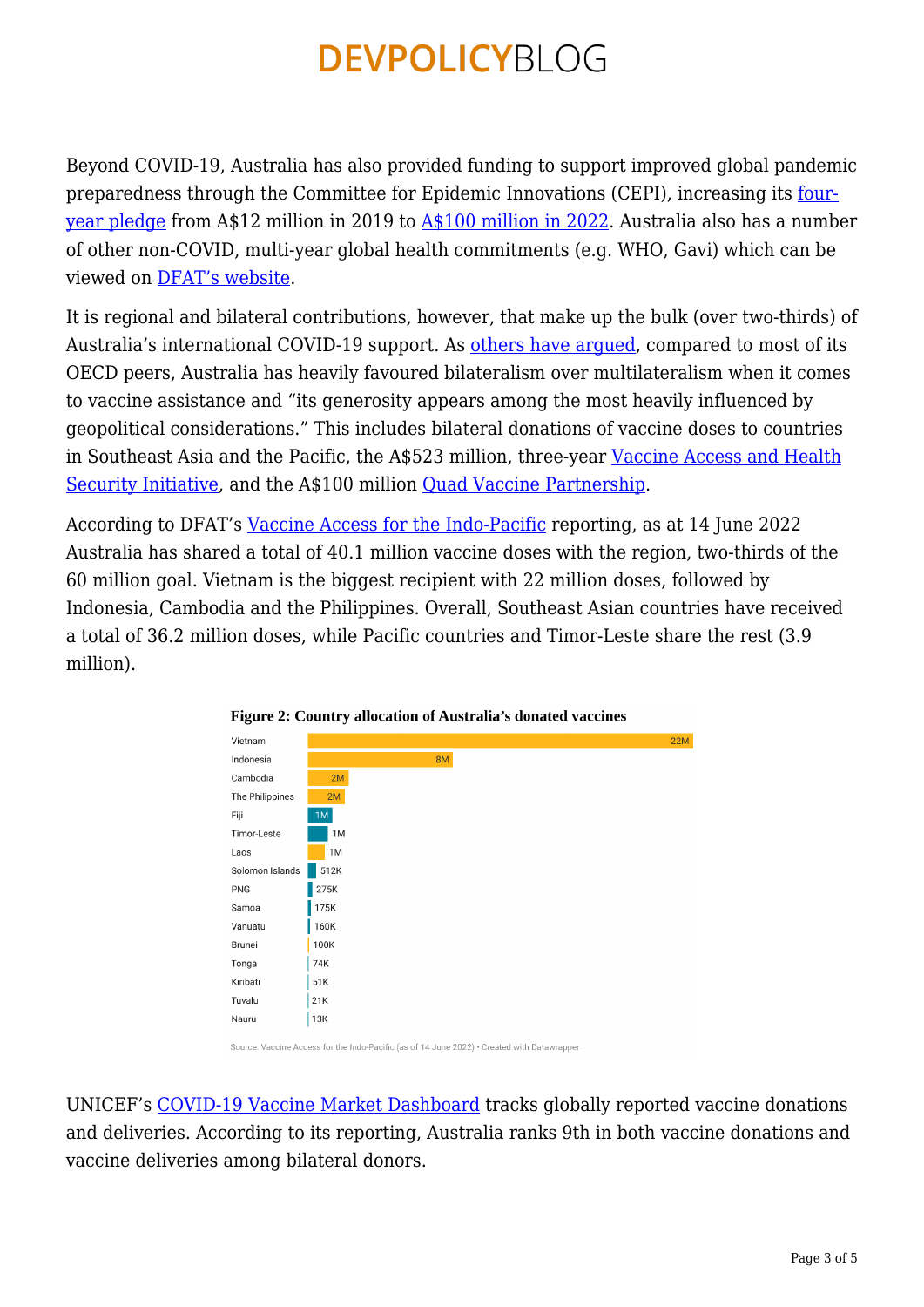#### Figure 3: Top 10 donors by vaccine donations and deliveries

Includes bilateral and multilateral (COVAX) donations and deliveries



Note that vaccine donations recorded by UNICEF are not the same as the Australian Government's Vaccine Access for the Indo-Pacific. The latter has more timely records Source: UNICEF COVID-19 Vaccine Market Dashboard (as of 14 June 2022) • Created with Datawrapper

As well as funding, there are also important policy questions surrounding Australia's future approach to COVID-19, pandemic preparedness and international health. In opposition, [Labor committed](https://www.abc.net.au/news/2022-06-14/australian-centre-for-disease-control-pandemic-covid-how-work/101148700) to the establishment of an Australian Centre for Disease Control. Like its overseas counterparts, an Australian CDC would likely have an international component. But it is unclear how such a component might work with DFAT's existing Indo-Pacific Centre for Health Security, for which <u>[future priorities](https://indopacifichealthsecurity.dfat.gov.au/future-programming-priorities)</u> are currently being planned.

Based on two pieces of expert-led research commissioned by the Australian Council for International Development and the Fred Hollows Foundation in 2021, Australian [NGOs have](https://acfid.asn.au/sites/site.acfid/files/Election%20Policy%20Brief%20-%20Health.pdf) [called on the new government](https://acfid.asn.au/sites/site.acfid/files/Election%20Policy%20Brief%20-%20Health.pdf) to look beyond a narrow conception of 'health security' and adopt a more integrated, long-term approach to regional health systems, with a focus on primary care and local health workforce development. This would entail the reestablishment of multi-year, bilateral health programs in Southeast Asia as well as more support for fragile health systems in the Pacific.

When the Coalition first came to power, it cut health aid funding drastically, but then restored funding in response to the pandemic. With the pandemic now in its third year, and a clear need and demand for more support from Australia, the prominence of health in Australia's development assistance program is only likely to grow.

*We have updated the [COVID-19 funding](https://devpolicy.org/aidtracker/covid-19-funding/) and [global commitments](https://devpolicy.org/aidtracker/commitments/) data on the [Australian Aid](https://devpolicy.org/aidtracker) [Tracker](https://devpolicy.org/aidtracker) website.*